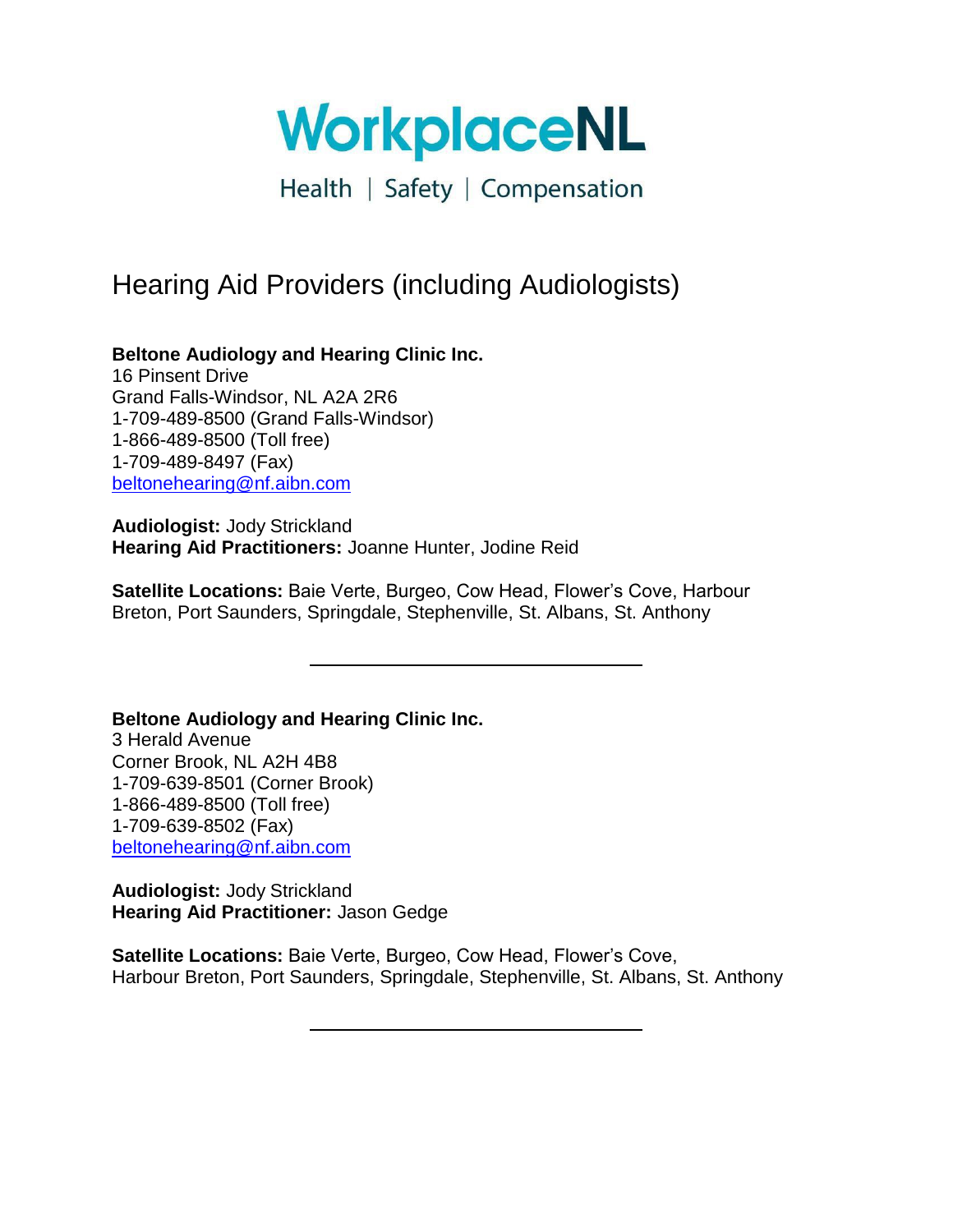WorkplaceNL

## **Beltone Hearing Service**

3 Paton Street St. John's, NL A1B 4S8 1-709-726-8083 (St. John's) 1-800-563-8083 (Toll free) 1-709-726-8111 (Fax) [beltone@nf.sympatico.ca](mailto:beltone@nf.sympatico.ca) [www.beltone.nl.ca](http://www.beltone.nl.ca/)

**Hearing Aid Practitioners:** Mike Edwards, Derek Halbig, David King, Kim King, Joe Lynch, Lori Mercer, Nikki Murphy

**Satellite Locations:** Bay Roberts, Bonavista, Carbonear, Clarenville, Gander, Grand Bank, Happy Valley-Goose Bay, Labrador City, Lewisporte, Marystown, New-Wes-Valley, Twillingate

**Exploits Hearing Aid Centre** 

9 Pinsent Drive Grand Falls-Windsor, NL A2A 2S8 1-709-489-8900 (Grand Falls-Windsor) 1-800-563-8901 (Toll free) 1-709-489-9006 (Fax) [exploitshearingaidcenter@gmail.com](mailto:exploitshearingaidcenter@gmail.com) [www.exploitshearing.ca](http://www.exploitshearing.ca/)

**Hearing Aid Practitioners:** Dianne Earle, William Earle, Toby Penney

## **Maico Hearing Service**

84 Thorburn Road St. John's, NL A1B 3M3 1-709-726-4327 (St. John's) 1-888-721-4327 (Toll free) 1-709-722-1105) (Fax)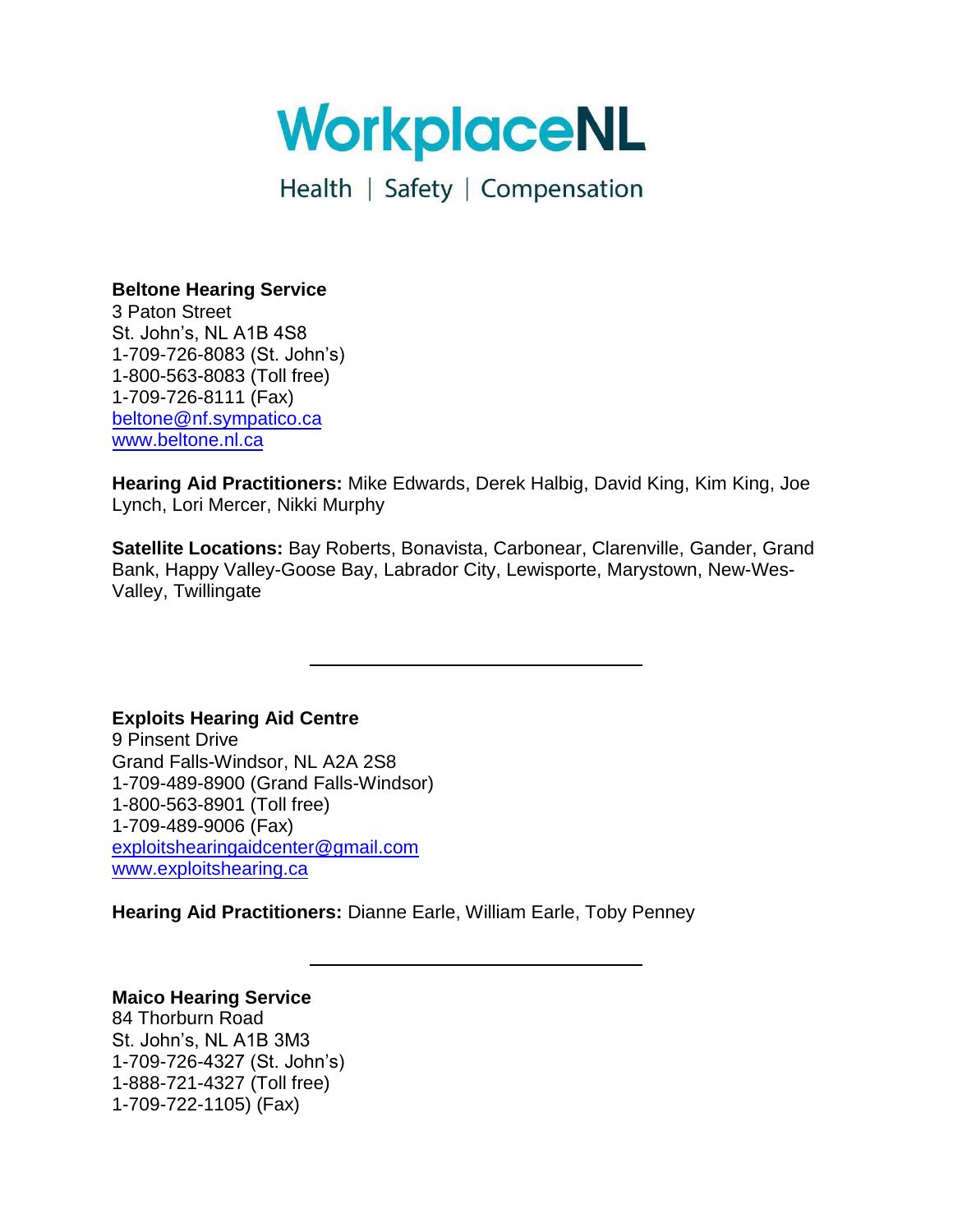# WorkplaceNL

# Health | Safety | Compensation

[maicohearing@nf.aibn.com](mailto:maicohearing@nf.aibn.com) [www.maicohearingservice.ca](http://www.maicohearingservice.ca/)

**Audiologists:** Hillary Crossan, Michelle Edwards, Beverley King, Dwight Ough, Nicole Pelley, Karla Tucker **Hearing Aid Practitioner:** Roy Young

**Satellite Location: Harbour Grace** 

**Maico Hearing Service**  28 Bond Street Grand Falls-Windsor, NL A2B 1J4 1-709-489-6391 (Grand Falls-Windsor) 1-888-721-4327 (Toll free) 1-709-489-0241 (Fax) [maicohearing@nf.aibn.com](mailto:maicohearing@nf.aibn.com) [www.maicohearingservice.ca](http://www.maicohearingservice.ca/)

**Audiologists:** Hillary Crossan, Michelle Edwards, Dwight Ough, Nicole Pelley, Karla **Tucker** 

**Satellite Location: Harbour Grace** 

**Maico Hearing Service**  14 Main Street, Suite 306 Corner Brook, NL A2H 1B8 1-709-634-6832 (Corner Brook) 1-888-721-4327 (Toll free) 1-709-722-1105 (Fax) [maicohearing@nf.aibn.com](mailto:maicohearing@nf.aibn.com) [www.maicohearingservice.ca](http://www.maicohearingservice.ca/)

**Audiologists:** Hillary Crossan, Michelle Edwards, Devon Huning, Beverley King, Dwight Ough, Nicole Pelley, Karla Tucker

**Satellite Location: Harbour Grace**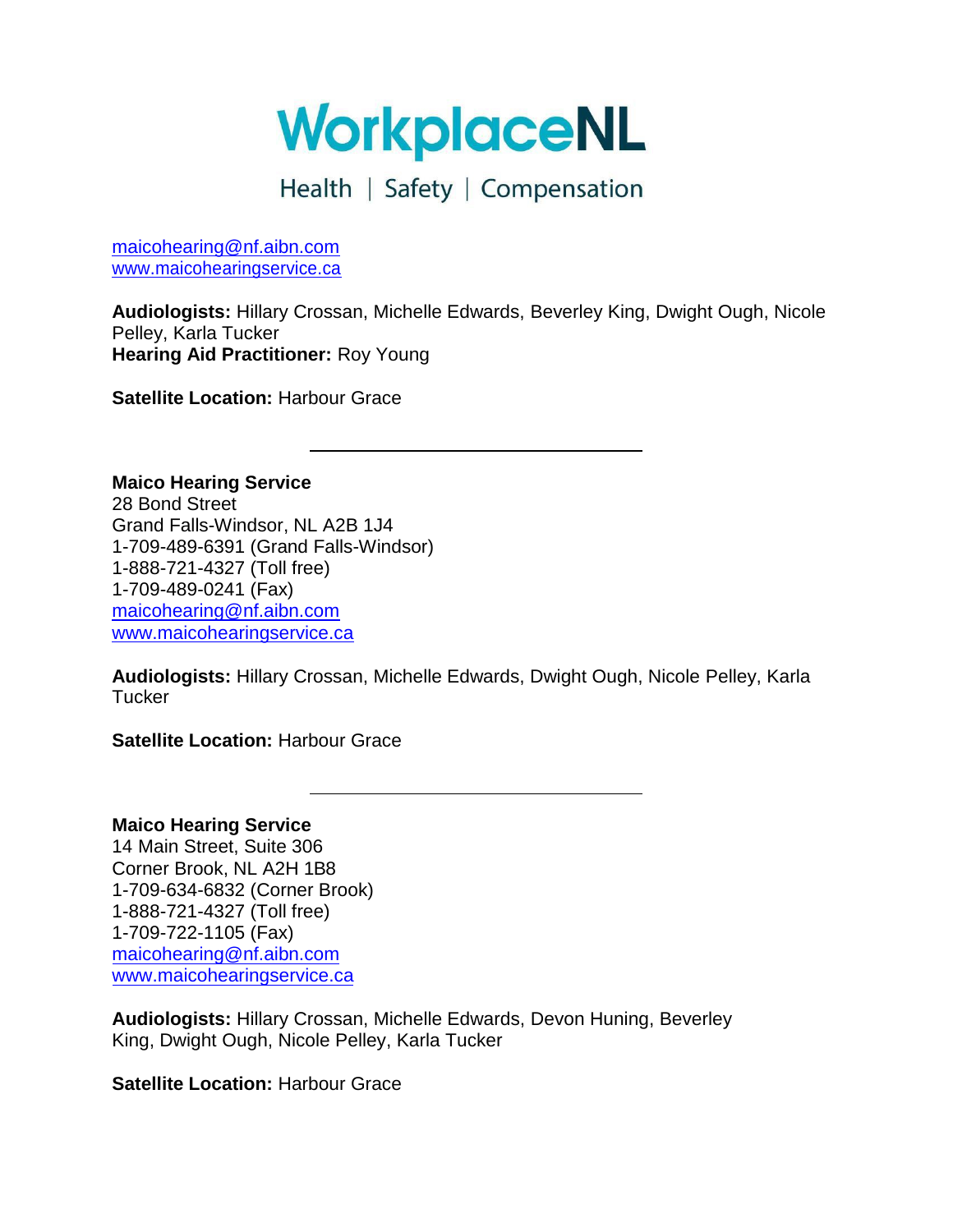WorkplaceNL

#### **NewLife Hearing Health Centre**

Health Centre Suite 202, 11 Elizabeth Ave. St. John's, NL A1A 1W6 1-709-800-7343 (Telephone) 1-709-800-7344 (Fax) [jillian@newlifehearing.ca](mailto:jillian@newlifehearing.ca) [www.newlifehearing.ca](http://www.newlifehearing.ca/)

**Audiologists:** Jessica Griffiths, Jillian Ryan

**Satellite Location:** Carbonear

#### **Parrott's Hearing Clinic, Inc.**

15 Goldstone Street, Unit 5 St. John's, NL A1B 5C3 1-709-754-4884 1-800-563-0957(Toll free) 1-709-754-4881 (Fax) [info@parrottshearing.nf.ca](mailto:info@parrottshearing.nf.ca) [www.parrottshearing.com](http://www.parrottshearing.nf.ca/)

**Audiologists:** Jillian Hanmore, Erin Squarey

## **Newfoundland Hearing Health Centre (Corner Brook) Ltd.**

63 Park Street. Corner Brook, NL A2H 2X1 1-709-634-1183 (Corner Brook) 1-800-689-1183 (Toll free) 1-709-634-1108 (fax) 1-709-643-6339 (Stephenville)

[info@newfoundlandhearinghealthcentre@aibn.com](mailto:info@newfoundladnhearinghealthcentre@aibn.com) [www.newfoundlandhearinghealthcentre.ca](http://www.newfoundlandhearinghealthcentre.ca/)

**Hearing Aid Practitioner:** Jamie Loughlin, Tonya Loughlin

**Satellite Location:** Stephenville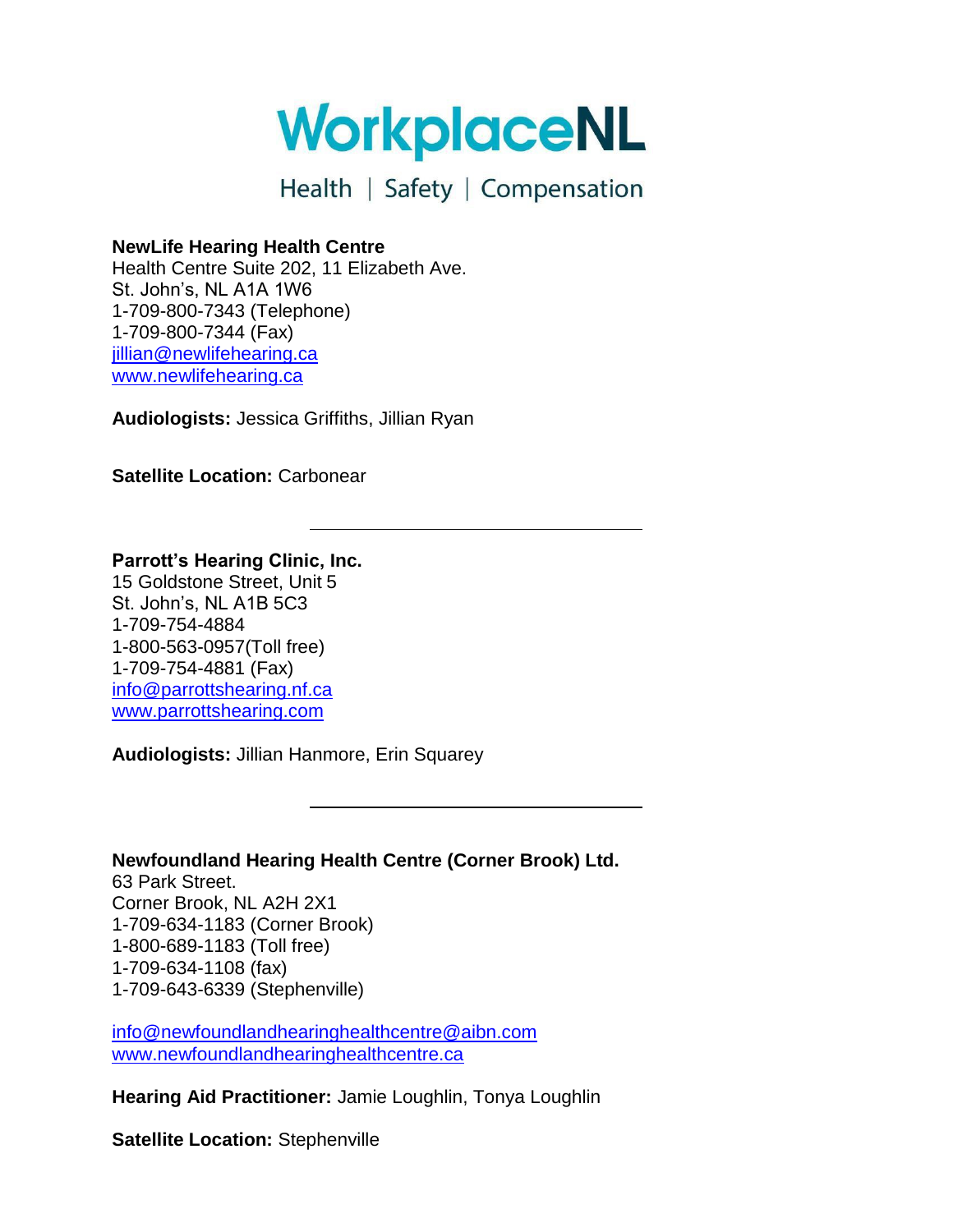WorkplaceNL

**Newfoundland Hearing Health Centre (St. John's) Ltd.**

760 Topsail Road Mount Pearl, NL A1N 3J5 1-709-745-5133 (Mount Pearl) 1-888-745-5933 (Toll free) 1-709-745-6629 (Fax)

[nfldhearing@nl.rogers.com](mailto:nfldhearing@nl.rogers.com) [www.nfldhearing.ca](http://www.nfldhearing.ca/)

**Hearing Aid Practitioners:** Sandra Cahill, Tanya Grenning, Michelle Ritchie

**Satellite Location:** Bay Roberts, Bonavista, Clarenvillle, Gander, Glovertown, Happy Valley-Goose Bay, New Wes Valley

**Quality Care Hearing Inc.** 57 Pennywell Road St. John's, NL 709-739-0999 1-709-701-5890 (Toll free) 739-0919 (Fax)

[info@qualitycarehearing.ca](mailto:info@qualitycarehearing.ca) [www.qualitycarehearing.ca](http://www.qualitycarehearing.ca/)

**Hearing Aid Practitioners:** Krista Hearn

## **Red Door Hearing & Speech**

94 Elizabeth Ave. St. John's, NL A1B 1R8 709-754-4327 709-754-3230 (Fax) [info@reddoorhearing.com](mailto:info@reddoorhearing.com) [www.reddoorhearing.com](http://www.reddoorhearing.com/)

**Audiologist**: Quenton **Currie**